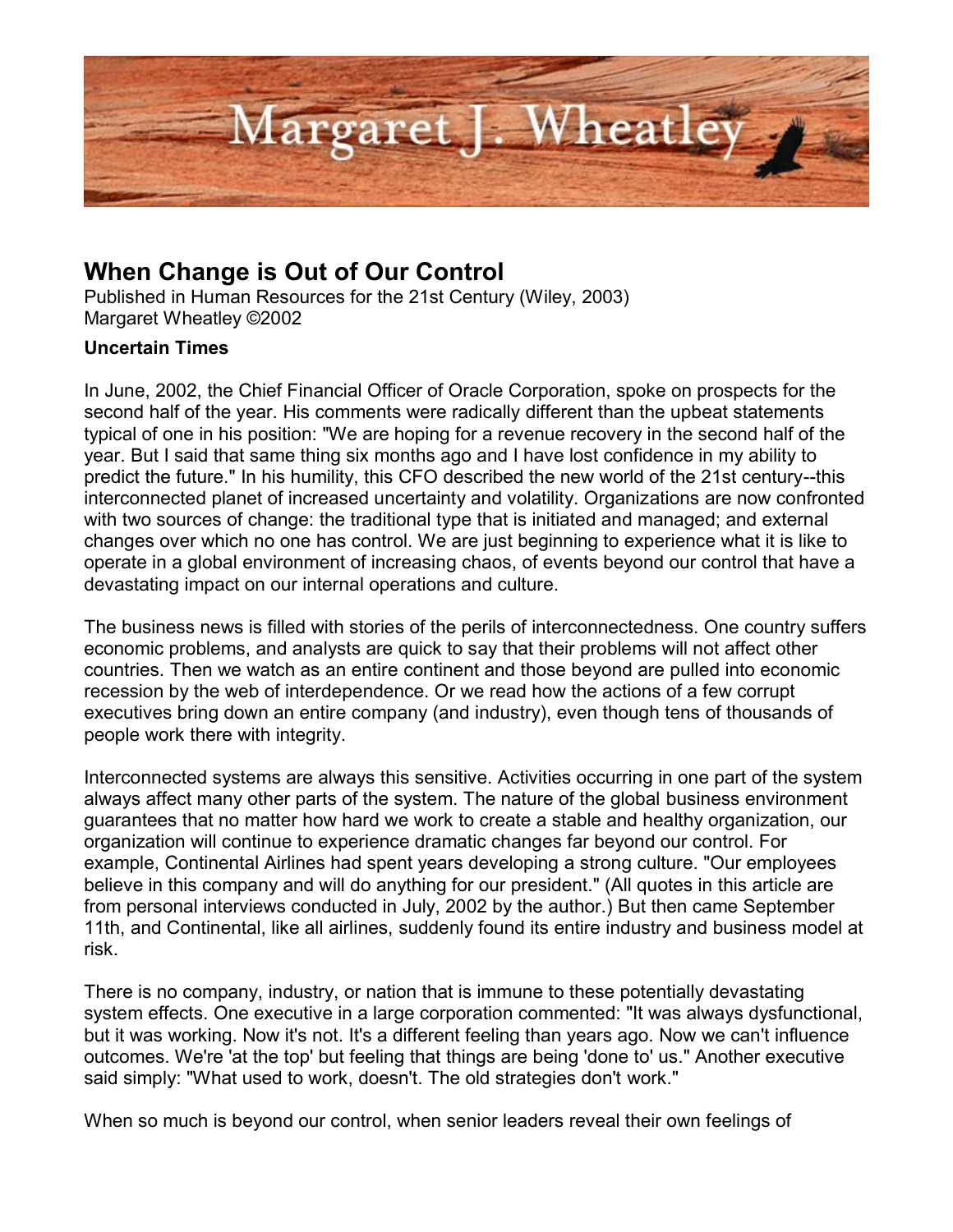powerlessness, what skills can we call upon to successfully maneuver and survive the turbulence?

## **New organizational dynamics**

In an era of increasing uncertainty, new organizational dynamics appear and old ones intensify at all levels of the organization. It is important to notice how these new dynamics affect employees, leaders, and core operating functions.

## **Employee behaviors**

Uncertainty leads to increased fear. As fear levels rise, it is normal for people to focus on personal security and safety. We tend to withdraw, become more self-serving, and more defensive. We focus on smaller and smaller details, those things we can control. It becomes more difficult to work together, and nearly impossible to focus on the bigger picture. And there are physiological impacts as well. Stress deprives the human brain of its ability to see patterns. People become reactive and lose the capacity to understand their work as part of a larger system. We also have difficulty with memory and become forgetful. And then there are the physical manifestations of sleeplessness, restlessness, sudden anger and unpredictable tears.

Obviously, each of these has negative consequences on work behaviors for individuals and teams. As people experience their growing incapacity to get work done well, they often blame themselves for failing to produce. One woman executive expressed that, "So many good people are failing at the changes they're committed to."

## **Pressure on Leaders**

Because of increased fear, many people turn to leaders with unreasonable demands. We want someone to rescue us, to save us, to provide answers, to give us firm ground or strong life rafts. We push for a strong leader to get us out of this mess, even if it means surrendering individual freedom to gain security. But the causes of insecurity are complex and systemic. There is no one simple answer, and not even the strongest of leaders can deliver on the promise of stability and security. We seldom acknowledge that; instead, we fire the leader and continue searching for the perfect one. A troubled male executive described it this way: "We still charge the leader to provide solutions. When he doesn't, we then sacrifice the king/priest to atone for the sins of the system."

It is critical that leaders resist assuming the role of savior, even as people beg for it. This can be extremely difficult as people grow more fearful and fragile. Sophisticated emotional skills are required, especially if people have been directly affected by external events. In these cases, the leader must simultaneously struggle to provide emotional support while also working to maintain decent levels of productivity. If the leader has also been personally affected by recent organizational challenges, it becomes very difficult to inspire confidence. As one woman leader asked: "How do you maintain credibility when you (as the leader) are not sure you want to be there?"

## **Core Functions**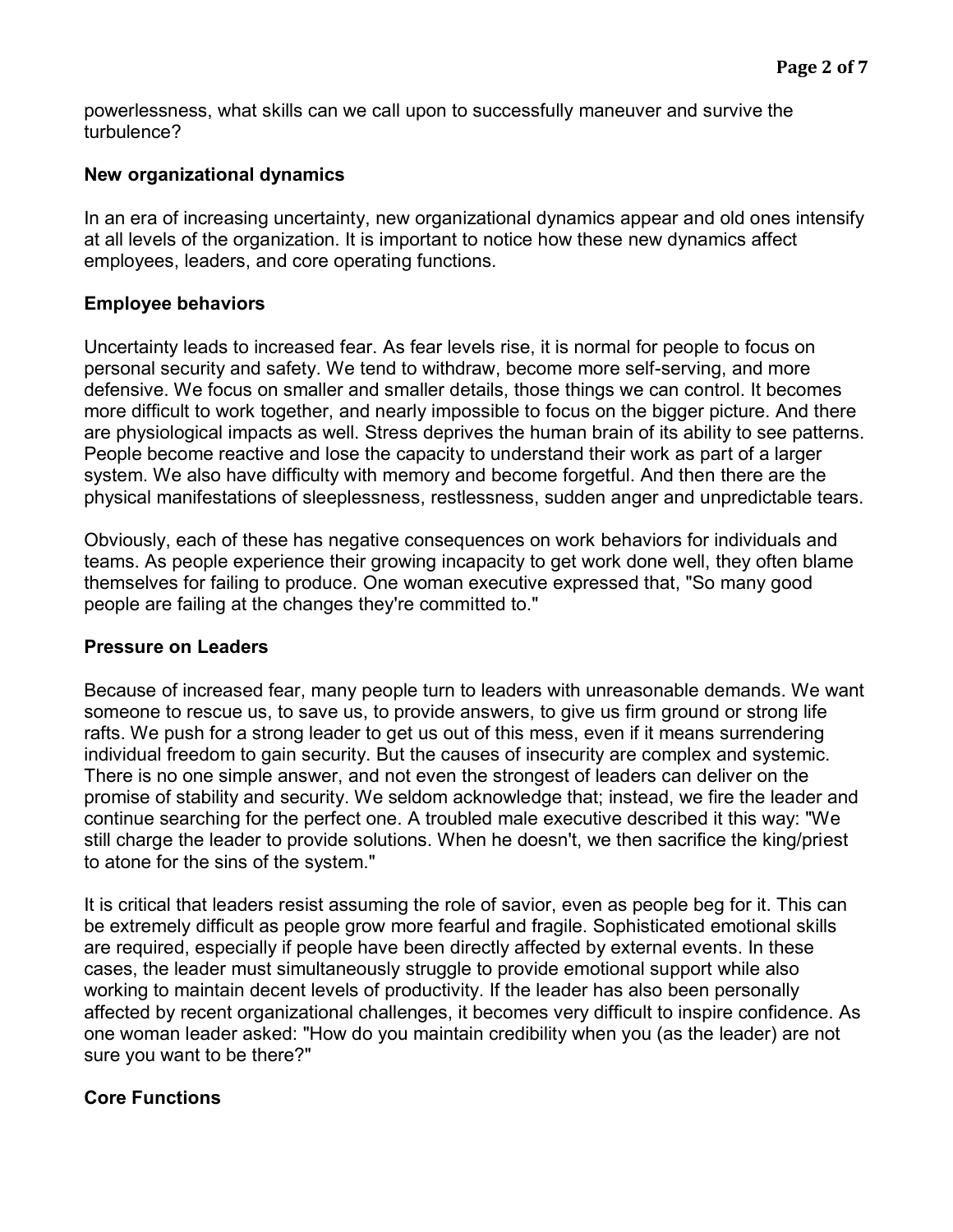It wasn't long ago that companies engaged in five year strategic planning. Those sweet, slow days seem very distant now. Many of the primary functions of business, and of Human Resources--planning, forecasting, budgeting, staffing, individual development plans-only worked because we could bring the future into focus, because the future felt within our control. Shortly after September 11th, the CEO of a major technology company reported that it was impossible to do a reliable budget for the coming year, even though they had a very good record at budget forecasting in the past. His proposed solution for dealing with so much uncertainty was to submit five alternative budget scenarios to his board.

It is important to note how many people in organizations have honed their skills at predicting or anticipating the future. Businesses have depended upon and rewarded their expertise. But now these skills can be a liability. They may lull the organization into a false sense of security about a predictable future and thereby keep people from staying alert to what's going on around them in the present. Yet even though they may be a liability, often such experts are charged with bringing stability back to the organization. The organization may clamor for new planning tools and processes, and push hard on planning staff to find new modes of prediction. Such staff often suffer severe burn-out as they work zealously on the impossible task of stabilizing an inherently temperamental world. A wise planning executive commented on how he has changed expectations of his function: " I tell people we're not going to get any more clarity. This is as good as it gets."

## **The Great Paradox**

I have painted a fairly grim picture of these new organizational dynamics spawned by tumultuous times. However, there is a great paradox that points to the hopeful path ahead. **It is possible to prepare for the future without knowing what it will be.** The primary way to prepare for the unknown is to attend to the quality of our relationships, to how well we know and trust one another. In New York City and Oklahoma City, as well as many other disaster situations, people had engaged in emergency preparedness drills prior to having to deal with the real thing. Working together on these simulations, they developed cohesive, trusting relationships and inter-agency cooperation. They had only prepared for simpler disasters, but when terror struck, they knew they could rely on each other. Elizabeth Dole, when President of the American Red Cross, said that she didn't wait until the river was flooding at two in the morning to pick up the phone and establish a relationship.

When people know they can rely on each other, when there is a true sense of community, it is amazing how well people perform. This was the experience of the community of Halifax, Nova Scotia on September 11th. Forty-two planes were grounded at their small airport, and eight thousand distressed and stranded passengers suddenly appeared on their doorstep. The community's open-hearted response transformed the city, and led to relationships with strangers that will last a lifetime. "It was one of those times when nothing was planned but everything went so smoothly. Everybody just kind of pulled together."

## **New Organizational Capabilities**

In order to counter the negative organizational dynamics stimulated by stress and uncertainty, we must give full attention to the quality of our relationships. Nothing else works, no new tools or technical applications, no redesigned organizational chart. *The solution is each other.* If we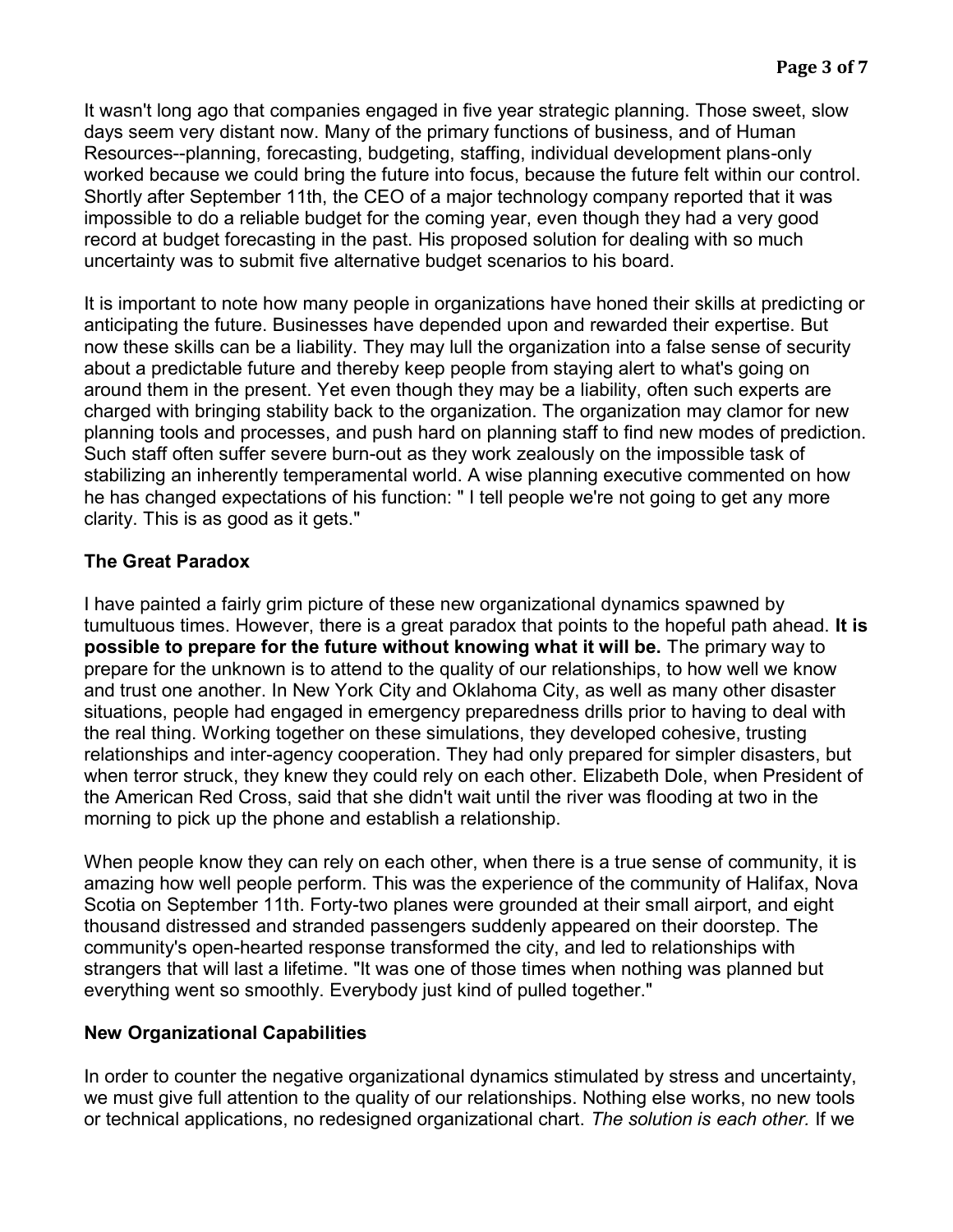can rely on one another, we can cope with almost anything. Without each other, we retreat into fear.

There is one core principle for developing these relationships. **People must be engaged in meaningful work together if they are to transcend individual concerns and develop new capacities.** Here are several ways to put this principle into practices.

**Nourish a clear organizational identity.** As confusion and fear swirls about the organization, people find stability and security in purpose, not in plans. Organizational identity describes who we are, the enduring values we work from, the shared aspirations of who we want to be in and for the world. When chaos wipes the ground from beneath us, the organization's identity gives us some place to stand. When the situation grows confusing, our values provide the means to make clear and good decisions. A clear sense of organizational (and personal) identity gives people the capacity to respond intelligently in the moment, and to choose actions that are congruent with each other. Times of crisis alway display the coherence or incoherence at the heart of our organization. Are we pulling together, or rushing off in many different directions? Are people's actions and choices congruent with the stated values, or are they basing their decisions on different values. If they are using different values, are these the true albeit unspoken values, the real rules of the game?

It is crucial to keep organizational purpose and values in the spotlight. The values come to life not through speeches and plaques, but as we hear the stories of other employees who embody those values. It is important to use all existing communication tools, and invent new ones, to highlight these personal experiences. In the year following September 11th, United Airlines communicated this type of story twice weekly as one means to support employees during very difficult times.

**Focus people on the bigger picture.** People who are stressed lose the ability to recognize patterns, to see the bigger picture. And as people become overloaded and overwhelmed with their tasks, they have no time or interest to look beyond the demands of the moment. Therefore, it is essential that the organization sponsor processes that bring people together so that they can learn of one another's perspectives and challenges. If the organization doesn't make these processes happen, people will continue to spiral inward. This inward spiraling has a devastating impact on performance. People become overwhelmed by the volume of tasks, they lose all sense of meaning for their work, and they feel increasingly isolated and alone. Everybody is busier and more frantic, but the major thing they are producing is more stress. The other serious consequence is that both individual and organizational intelligence decline dramatically as people lose the larger context for their work.

It is important that the processes used for bringing people together not be formal. People need less formality and more conviviality. They need time to decompress and to relax enough to be able to listen to one another. Processes, such as conversation and story-telling, help us connect at a depth not available through charts and Powerpoint presentations. However, people don't recognize how much they need this time, and usually resist such informal gatherings--until they attend one and notice what they've been missing.

**Demand honest, forthright communication.** In a true disaster or crisis, the continuous flow of information gives people the capacity to respond intelligently as they seek to rescue or save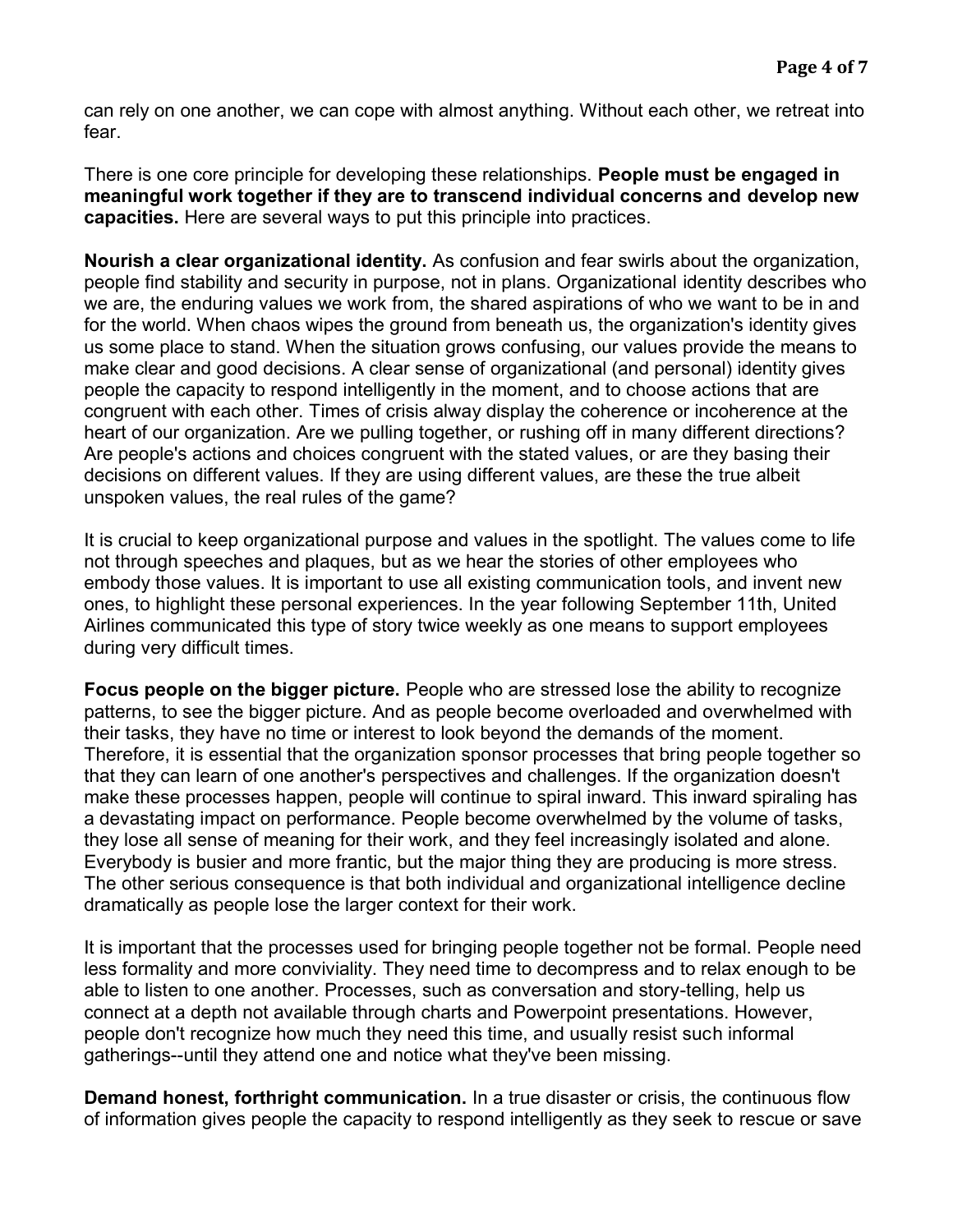people and property. They are hungry for information so that they can respond well to urgent human needs. They take in the information, make fast judgment calls, try something, quickly reject it if it doesn't work, and then try something else. They call to one another, exchanging information and learnings. They contribute what they can to everyone becoming more effective in the rescue effort.

Even though most organizations don't deal with this level of crisis, the lessons are important. People deal far better with uncertainty and stress when they know what's going on, even if the information is incomplete and only temporarily correct. Freely circulating information helps create trust, and it turns us into rapid learners and more effective workers. Often, it is not the actual situation that induces stress as much as it is that people aren't told what's going on, or feel deceived. The greater the crisis, the more we need to know. The more affected we are by the situation, the more information we need. After every commercial air crash, family who have lost loved ones complain about not being adequately informed by the airlines. They want to know details of how their loved one died, a disclosure that often brings relief to those grieving. Yet the airlines are constrained by potential legal liability from sharing the details that would ease their grief. The families end up suing the airline to get the information, and add emotional damages to their suit. This devastating cycle is fed by feelings of rage and loss that are exacerbated by lack of information.

**Prepare for the unknown.** The U.S. military has invested large sums of money in the development and use of complex simulations that prepare troops for different battle scenarios. Similar simulations now are used by most civil defense and community agencies. Yet it is surprising how few companies engage in any type of simulation or scenario work. The evidence is dramatically clear that this type of preparation allows people to move into the unknown with greater skillfulness and capacity. While traditional planning processes no longer work, it is dangerous to abandon thinking about the future. We need to explore these newer methods that project us into *alternative* futures. As people engage in processes such as scenario building or disaster simulations, they feel more capable to deal with uncertainty. Individual and collective intelligence increase dramatically, as people become better informed big-picture thinkers. And trusting relationships develop that make it possible to call on one another when chaos strikes.

**Keep meaning at the forefront.** Often in organizations we forget that meaning is the most powerful motivator of human behavior. People gain energy and resolve if they understand how their work contributes to something beyond themselves. When we are frightened, we may first focus on our own survival, but we're capable of more generous and altruistic responses if we discover a greater purpose to our troubles. Why is my work worth doing? Who will be helped if I respond well? Am I contributing to some greater good?

Of course, the work truly does have to contribute to something meaningful. People don't step forward in order to support greed or egotists or to benefit faceless entities such as shareholders. We need to know that our work contributes to helping other human beings. My favorite example of this desire to contribute was expressed in the mission statement created by employees at a facility that manufactured dog food. They expressed how their work was serving a greater good when they wrote: "Pets contribute to human health."

**Use rituals and symbols.** As shrines appear on streets mourning the dead, and other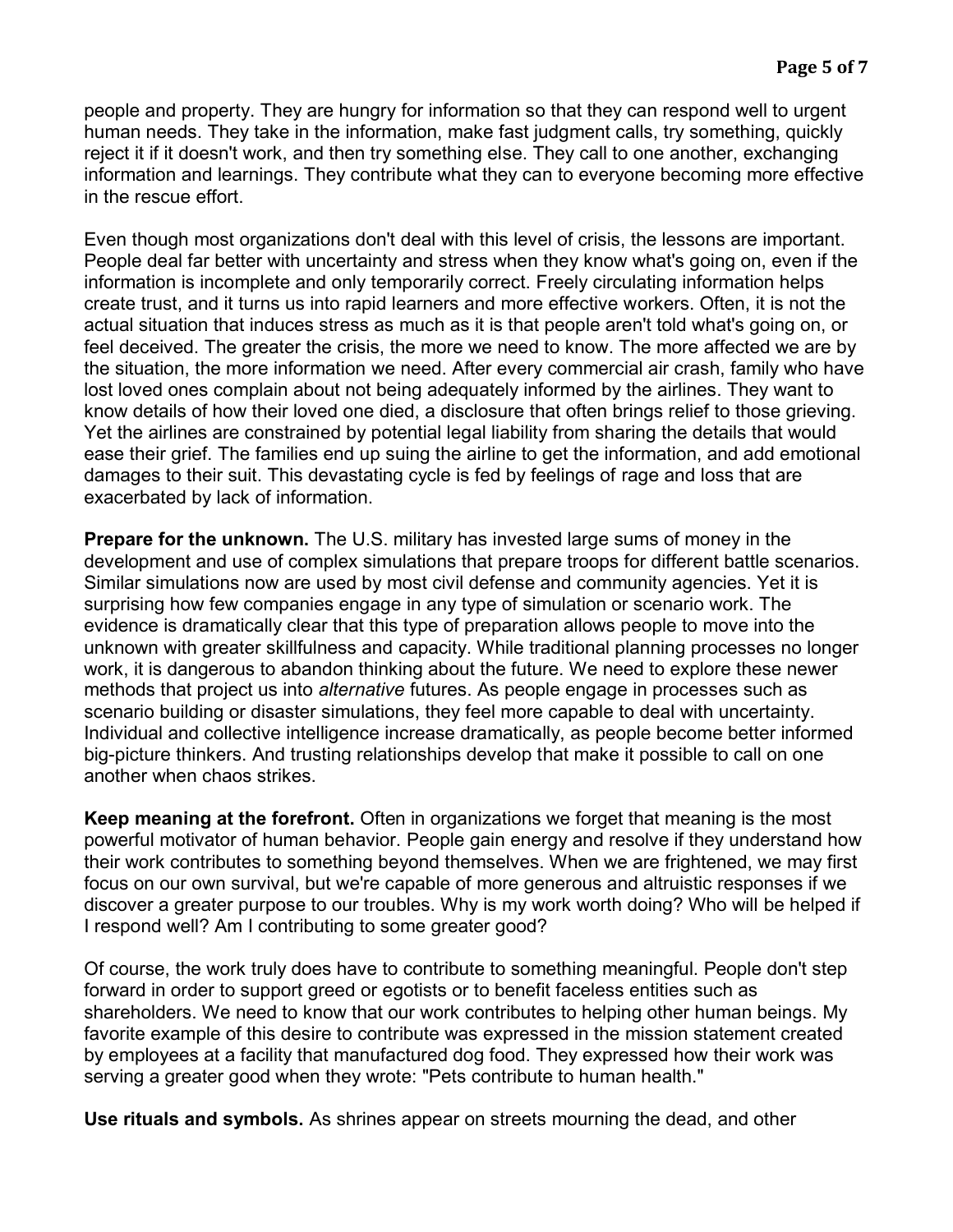demonstrations of grief flare on TV screens throughout this sorrowing world, we are becoming aware of the deep human need for shared symbolic expression when we experience something tragic. And also the need for celebration when we've experienced something wonderful.

The use of ritual and symbols is common in all cultures, although they almost disappeared in the U.S. until our lives became so stressful and isolatory. Now we are rediscovering this basic human behavior. Because it is so basic to humans, symbols and rituals appear spontaneously, even in organizations. No one department has to create them (a scary thought), but the organization does need to notice them when they appear, and to honor them by offering support and resources.

**Pay attention to individuals.** There is no substitute for direct, personal contact with employees. Even though managers are more stressed and have less time, it is crucial to pick up the phone and connect with those you want to retain. Personal conversations with key people, with experienced workers, with innovators, with those just joining the organization, with younger workers new to the workforce-all of these and more need to know that their leader is thinking about them. When people feel cared for, their stress is reduced and they contribute more to the organization. One of the key findings in the field of Knowledge Management is that people share their knowledge *only* when they feel cared for and when they care for the organization. It is not new technology that makes for knowledge exchanges, but quality human relationships.

## **The difficulty in investing in relationships**

None of these suggested behaviors is new organizational advice. Most of us have had enough experience in organizations to know the importance of relationships. So why, as the storm clouds thicken, are we not investing in creating healthy, trusting relationships? One answer is that many organizations, as a matter of policy, deliberately distance themselves from their employees. They hold a dangerous assumption, which is that organizational flexibility is achieved by being able to let go employees when times get hard. The ability to remain efficient is primarily found the organization's ability to downsize staff. If you need to downsize, so the assumption goes, you don't want to know your employees or get personally involved with them.

What is most dangerous about this belief is that it is partly true. Organizations do need to be able to shrink and grow as times demand. But it is absolutely possible to achieve this workforce flexibility without sacrificing loyal, dedicated, and smart workers. Years ago, Harley-Davidson had to let go nearly 40% of their workforce. This was a wrenching but crucial decision for the survival of the company. However, they took the time and paid attention to those individuals who were leaving and those who were staying. Every employee had a personal conversation with the CEO, and received complete information about the company's circumstances. People understood why they were being let go, appreciated the personal conversation, and expressed their love and support for the company going forward. Over the years, many of those employees stayed in contact and were rehired as Harley prospered.